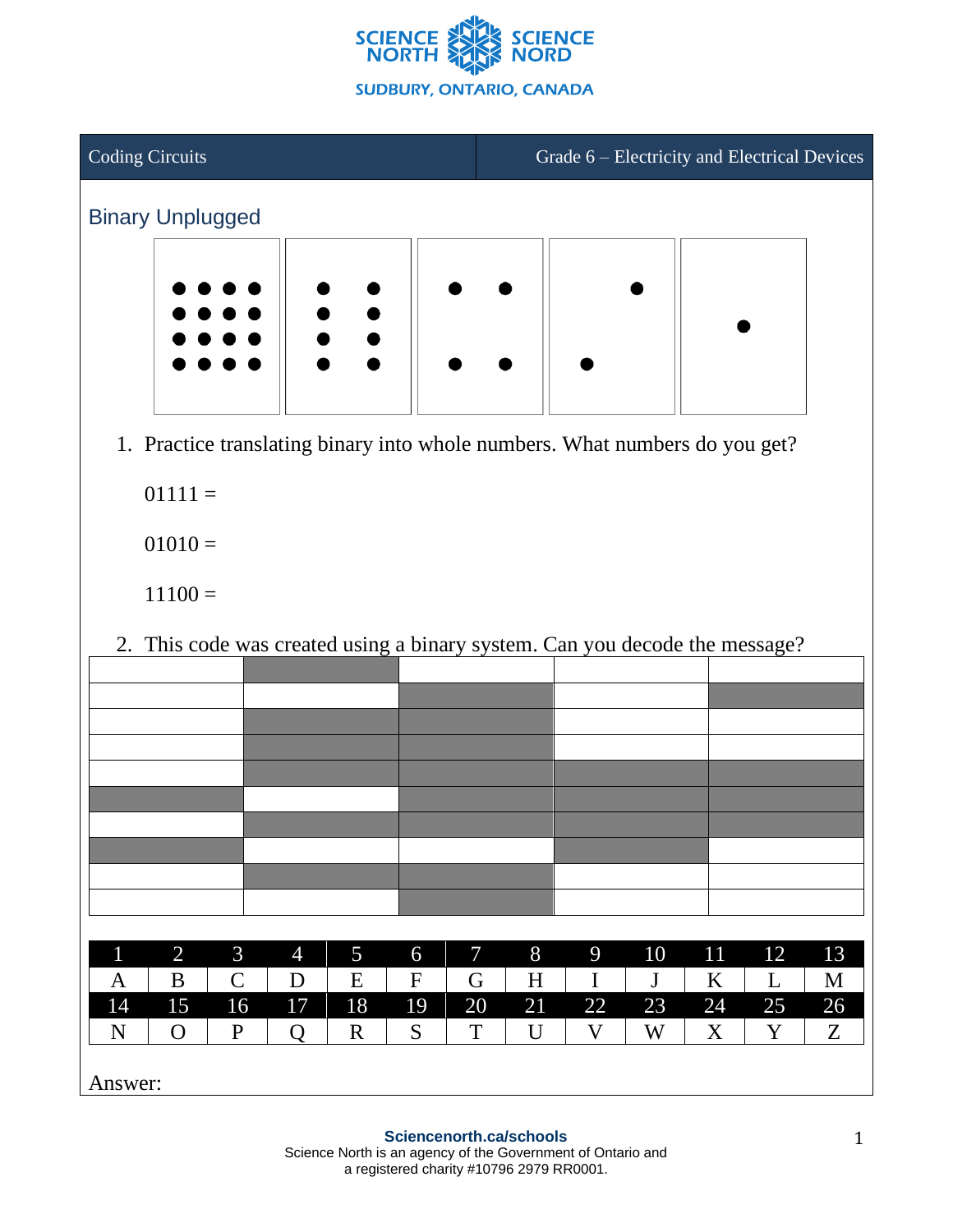

3. Create your own message using the same binary system. Write your (encoded) message below:

|                                                                                         | $1 \t2 \t3 \t4 \t5 \t6 \t7 \t8 \t9 \t10 \t11 \t12 \t13$ |  |  |  |  |  |  |
|-----------------------------------------------------------------------------------------|---------------------------------------------------------|--|--|--|--|--|--|
| $A \mid B \mid C \mid D \mid E \mid F \mid G \mid H \mid I \mid J \mid K \mid L \mid M$ |                                                         |  |  |  |  |  |  |
|                                                                                         | 14 15 16 17 18 19 20 21 22 23 24 25 26                  |  |  |  |  |  |  |
| $  N   O   P   Q   R   S   T   U   V   W   X   Y   Z$                                   |                                                         |  |  |  |  |  |  |